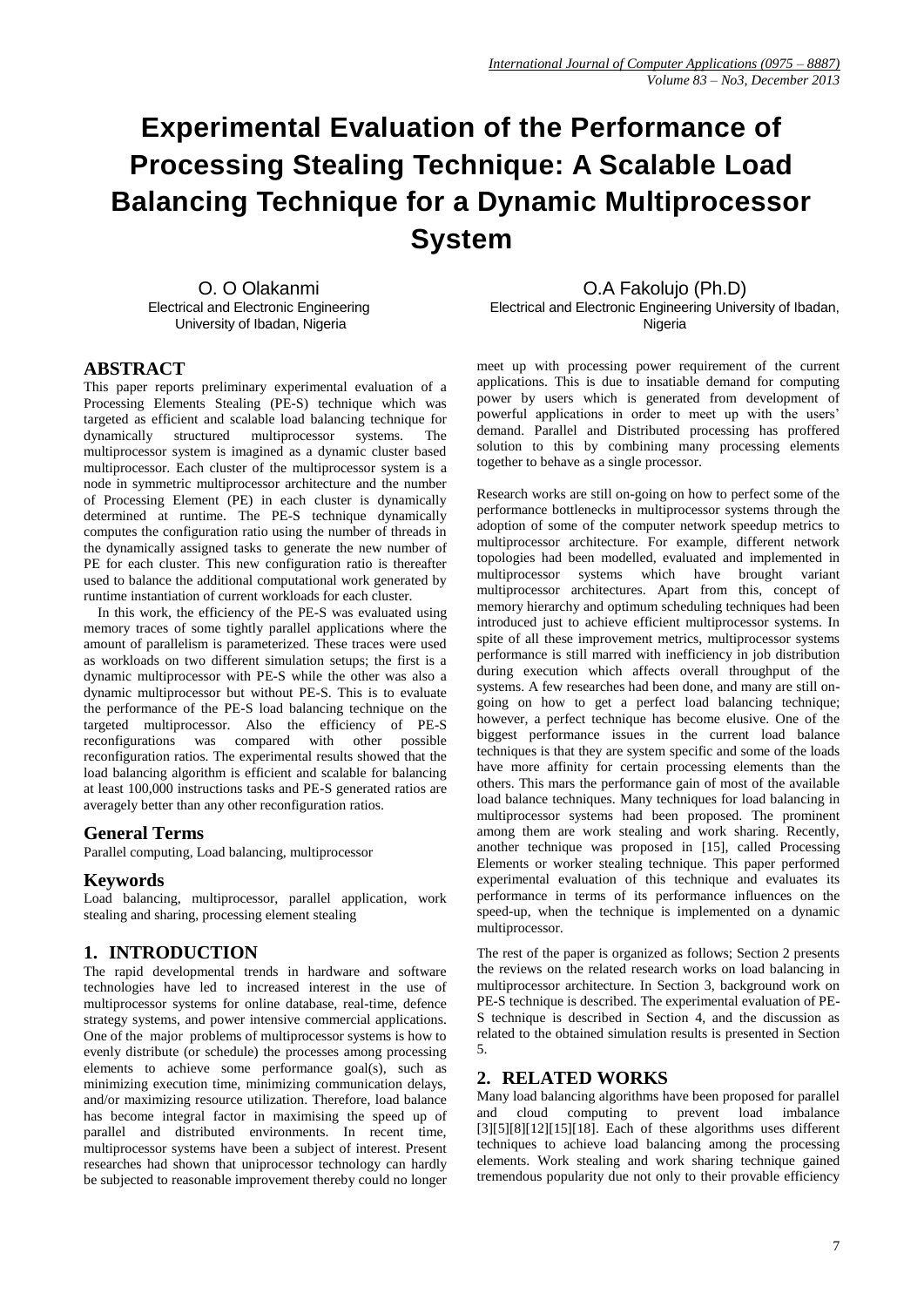but their practicability which could be easily explained within the circle of multiprocessor designers. However, it has been shown and proved from different experimental results performed that work stealing or sharing techniques are susceptible to so much overheads incurred from some computational tasks having affinity for certain set of processor and some other computational resources[15]. For example, there are some communication costs involved in transferring the job which come from, both the extra contention for the system bus and the latency of the transfer. Besides, some jobs have some affinity for the queue where they are assigned. This affinity emanates from the fact that the applications we are considering have a spatial breakdown of the computations. It follows that a large amount of the data needed by computations will be cached. However, when processor steals or shares a task from another processor it can no longer take advantage of cached computation. These inherently show that although work stealing may be popular and common however it is not a perfect technique for load balancing in parallel and distributed system [1][3][4].

In work sharing busy processors voluntarily redistribute their excess workload in their respective queue amongst the less busy or idle processors. Most times, a dedicated processor does the monitoring of the queues of all the processors in the system, detects the busy or idle processors and performs the distribution amongst them. This not only incurs communication cost but also eliminates the dedicated processor from computational work. More so, the issue of job affinity or processor affinity still explicitly affects the system. It is likely that in the presence of extreme communication costs or very strong affinity of jobs for the processors they are assigned to, work sharing will mar the optimal performance as a result of the fact that shared works will be transported from its initial processing element to the new processing element. In that case, any attempt to share or steal works will disrupt the scheduling affinity. In [6] work stealing was proposed as better alternative to work sharing if this holds, it suggests a very interesting question that can multiprocessor architecture ease the burden on the parallel programmer by allowing work stealing? In other words, is work stealing a substitute for affinity scheduling? Specifically, if the architecture performs work stealing and the programmer does a reasonable, but not optimal job of balancing the load, how will the system performance compare to the performance of a perfectly balanced system? The answer to these is that the work stealing technique cannot proffer perfect solution to load imbalance in most multiprocessor architecture especially architectures that exhibit scheduling affinity. Also, as mentioned earlier, work stealing introduces communication overhead which reduces the performance efficiency of the architecture. This was substantiated with the analog given [15] that; "work stealing and sharing can be analogized to getting job that one's lacks the tools or acquiring problem without having all the require problem-solving-tools". This is in reality amounts to waste of time and scarce resources.

A work stealing algorithm which uses locality information was used in [1]; this outperforms the standard work stealing algorithm benchmarks. In this algorithm, each processor maintains a queue of pointer to threads that have an affinity for such processor and during stealing priority is given to queues which have an affinity for such processor. In [6], an algorithm was proposed which implements work stealing to prevent load imbalance in a multiprocessor system. The algorithm has one dequeue processor and the algorithm assumes that processors on the architecture can work independently but can still steal from any of the processors which have empty dequeue. The results show that work stealing has lower communication cost than

work sharing. Also in [11], differential equation was used to model work stealing technique. In [12], work stealing architectural technique was proposed to prevent load imbalance in homogenous shared-memory multiprocessor architecture.

The evaluation results in [19] corroborate some of the aforementioned demerits of work stealing. In their work, the limitation of work stealing scheduler was explored and evaluated with another load balancing technique which is based on graph partitioning. The experimental results obtained on a multi-core workstation machine showed that the main cause of performance degradation of work stealing is when works of very little processing time are involved. Meanwhile this is the type of workload in which graph partitioning approach has the potential to achieve better performance than work-stealing. This was further strengthened in [5] where design and preliminary evaluation of an integrated load distribution-load balancing algorithm which was targeted to be both efficient and scalable for dynamically structured computations was reported. In their work computation was represented as a dynamic hierarchical dependence graph. Each node of the graph might be a sub graph or a computation and the number of instances of each node is dynamically determined at runtime. The algorithm combines an initial partitioning of the graph with application of randomized work stealing on the basis of sub graphs to refine imbalances in the initial partitioning and balance the additional computational work generated by runtime instantiation of sub graphs and nodes. Dynamic computations are modeled by an artificial program (k-nary) where the amount of parallelism was parameterized. The experimental results carried out on IBM SP2s suggested that the load balancing algorithm is efficient and scalable for parallelism up to 10,000 parallel threads for closely coupled distributed memory architectures.

A simple algorithm to distribute loads evenly on multiprocessor computers with hypercube interconnection networks was proposed in [10]. This algorithm was developed based upon the well-known dimension exchange method. However, the error accumulation suffered by other algorithms based on the dimension exchange method is avoided by exploiting the notion of regular distributions, which are commonly deployed for data distributions in parallel programming. This algorithm achieves a perfect load balance over P processors with an error of 1 and the worst-case time complexity of O(M log2 P), where M is the maximum number of tasks initially assigned to each processor [10]. Furthermore, perfect load balance is achieved over subcubes as well—once a hypercube is balanced, if the cube is decomposed into two subcubes by the lowest bit of node addresses, then the difference between the numbers of the total tasks of these subcubes is at most 1. However, this algorithm was tailored towards a particular multiprocessor system architectural network.

# **3. PROCESSING ELEMENT STEALING (PE-S) TECHNIQUE**

In view of the importance of load balancing to performance of multiprocessor architecture and the deficiencies of the existing load balancing techniques, an alternative technique was proposed in [15] which exploits the possibility of stealing workers instead of stealing work. Worker stealing involves stealing the processing elements with all the resources of such elements. This apparently removes affinity for either job or processor. PEs-stealing technique not only solves the problem of load imbalance but does not affect queue affinity schedule and with little or no communication cost. PE-S provides some benefits as a result of the fact that it balances the load on a more instantaneous level than work stealing especially for interdependent sub problems which initially brought about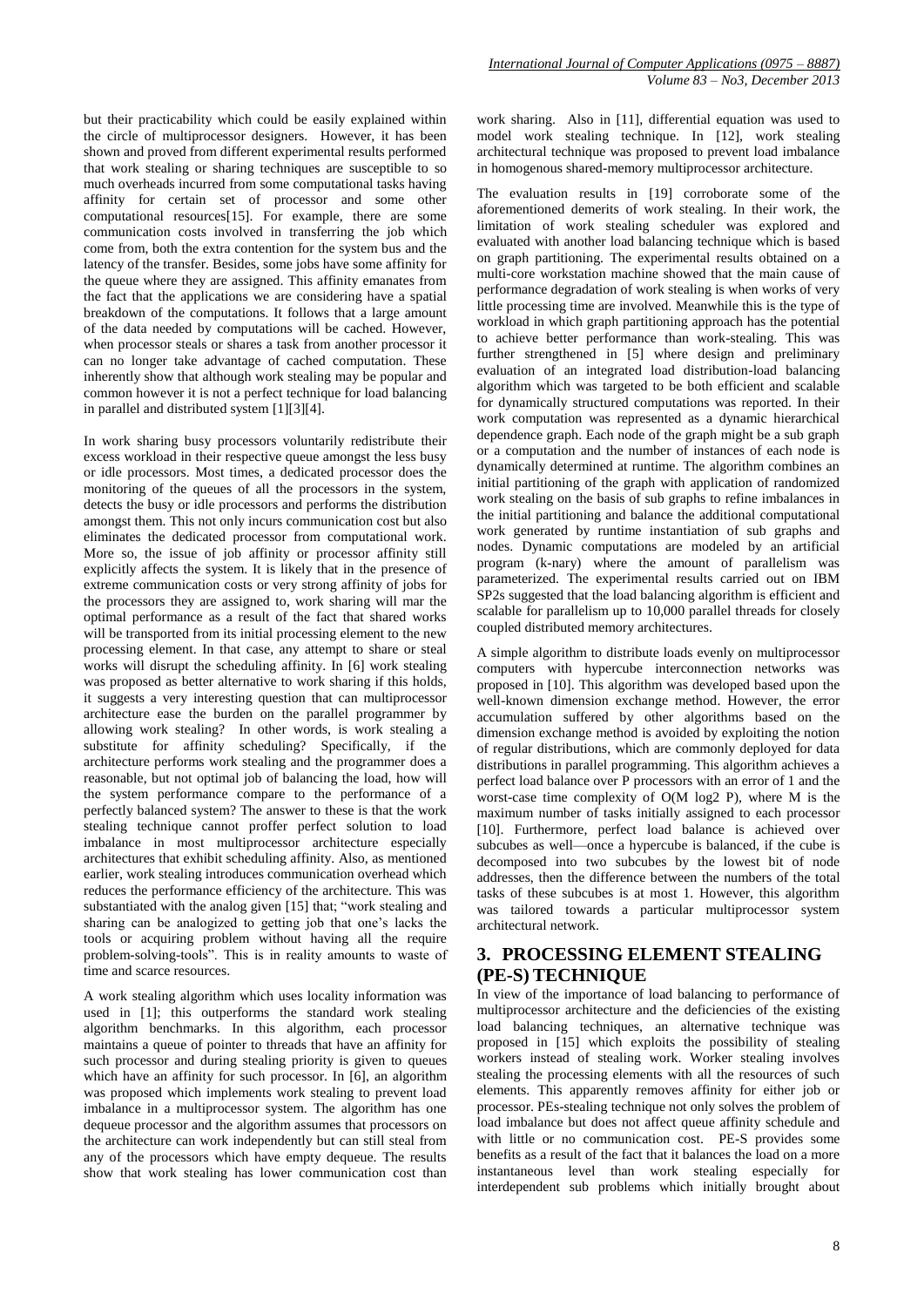affinity schedule. Whenever a cluster is over loaded, the PEstealing heuristic senses this and reconfigures the architecture by reassigning more processing element(s) to that cluster. The technique concurrently monitors over-loading and under loading in each cluster by releasing some of idle clusters' processing elements to its neighboring clusters that are overloaded using the reconfiguration ratio. The practicability of this technique was done in [15] by implementing the technique in a heuristic called PE-S heuristic which uses the number of threads in the assign computational tasks to determine the current reconfiguration ratio of the multiprocessor. However, the efficiency of the heuristic with provable laboratory or simulated experimental results was not done.

The heuristic as shown in fig.1 calculates the total number of threads in each workload assigned to the modularized unit of the multiprocessor system. This is used to dynamically get the current reconfiguration ratio  $n_{\text{P}}E'_{i}$  of the architecture as shown in equation 1. The  $n_{\text{P}}E_i'$  is compared with previous configuration ratio  $n_{\text{P}}E_i$  and the processing elements are joggled (stolen or released) until the  $n_{\text{p}} E'_{i} = n_{\text{p}} E'_{i}$  The heuristic is highlighted below:

- 1. Reset the multiprocessor to default.
- 2. Accept the parallel tasks  $(t1 \dots t n)$  where  $n \le 4$
- 3. Span through the tasks (t1…tn) determine number of processes in each parallel task
- 4. Initialize n to 1
- 5. Start from task n and cluster n
- 6. For task n and cluster n calculated current configuration ratio

while (current\_configuration\_ratio > previous\_configuration\_ratio)

- 1. Remove one node from next cluster and change the status of the node's.
- 2. index  $=$  (index of last node in the  $cluster + 1$ )
- 3. Increment Pprevious\_configuration\_ratio by 1
- 7 Increment n by 1 and Go to 5
- 8. Store the status of all the reconfigured nodes
- 9. Assign all the input parallel tasks to the clusters in the HMPM
- 10. Stop

This can be mathematically represented as follows:

#### Assuming

 $n$   $PE_i$ 

 $=$  Total number of processing elements in the cluster before reconfiguration

 $n\_PE'_{i}$ 

 $=$  Total number of processing elements in cluster after

#### reconfiguration

Then, the PE-S says;

$$
n^{'}_{PE\,i}=
$$

$$
\frac{(number\ of\ thread\ in\ task\ assigned\ to\ cluster_{i^*}16)}{Total\ number\ of\ thread\ assigned\ to\ the\ multiprocessor}
$$
........(1)

For all the clusters i (where  $i \leq -4$ ) the architecture performs these:

while 
$$
(n_{\text{P}}E'_i \neq n_{\text{P}}E_i)
$$

*{*

$$
if n_{\perp}PE'_{i} > n_{\perp}PE_{i} then
$$

 $n_{\text{I}}PE_i = n_{\text{I}}PE_i + 1$  *i.e. borrow processing element from the next cluster*

 $C_i E_{n+1} = C_{i+1} E_1$  *i.e change the status of the borrowed processing element* 

 $n = n+1$ 

else

 $n_{\text{I}}PE_i = n_{\text{I}} PE_i - 1$  *i.e released processing element from the next cluster*

$$
C_{i+1}E_1 = C_iE_n
$$
 i.e change the status of the released processing element

 $n = n-1$ *}*

# **4. EXPERIMENTAL EVALUATION OF PE-S LOAD BALANCING TECHNIQUE**

All the experimental workloads used during simulation are the traces of a wide variety of real application programs. These traces represent real parallel applications as shown in table 1a-b. Twenty three experimental simulations were carried out, using combination of four parallel applications traces with different number of parallelism, to evaluate the performance of PE-S. Nineteen experimental workloads shown in table 1a were used to evaluate the performance of PE-S technique in a dynamic multiprocessor mode, and four workloads, as shown in table 1b, were used to compare PE-S and manually generated configuration ratios. The multiprocessor model used is a Hybridised Macro Pipeline Multiprocessor (HMPM) with 64KB main memory. The replacement policy used for the two level 4KB caches was Least Frequently Used (LFU) with fully associative mapping. .

An experimental setup which represents a multiprocessor model with PE-S and another multiprocessor model without PE-S was used as controls in order to perform the evaluation of PE-S technique. The first experimental setup represents the reconfigurable multiprocessor setup while the latter stands for non reconfigurable multiprocessor setup. The performance was measured in terms of the execution time (in second) of each cluster when parallel workloads were mapped into the clusters.

The simulation results obtained from the two experimental setups are analysed and discussed in the next section.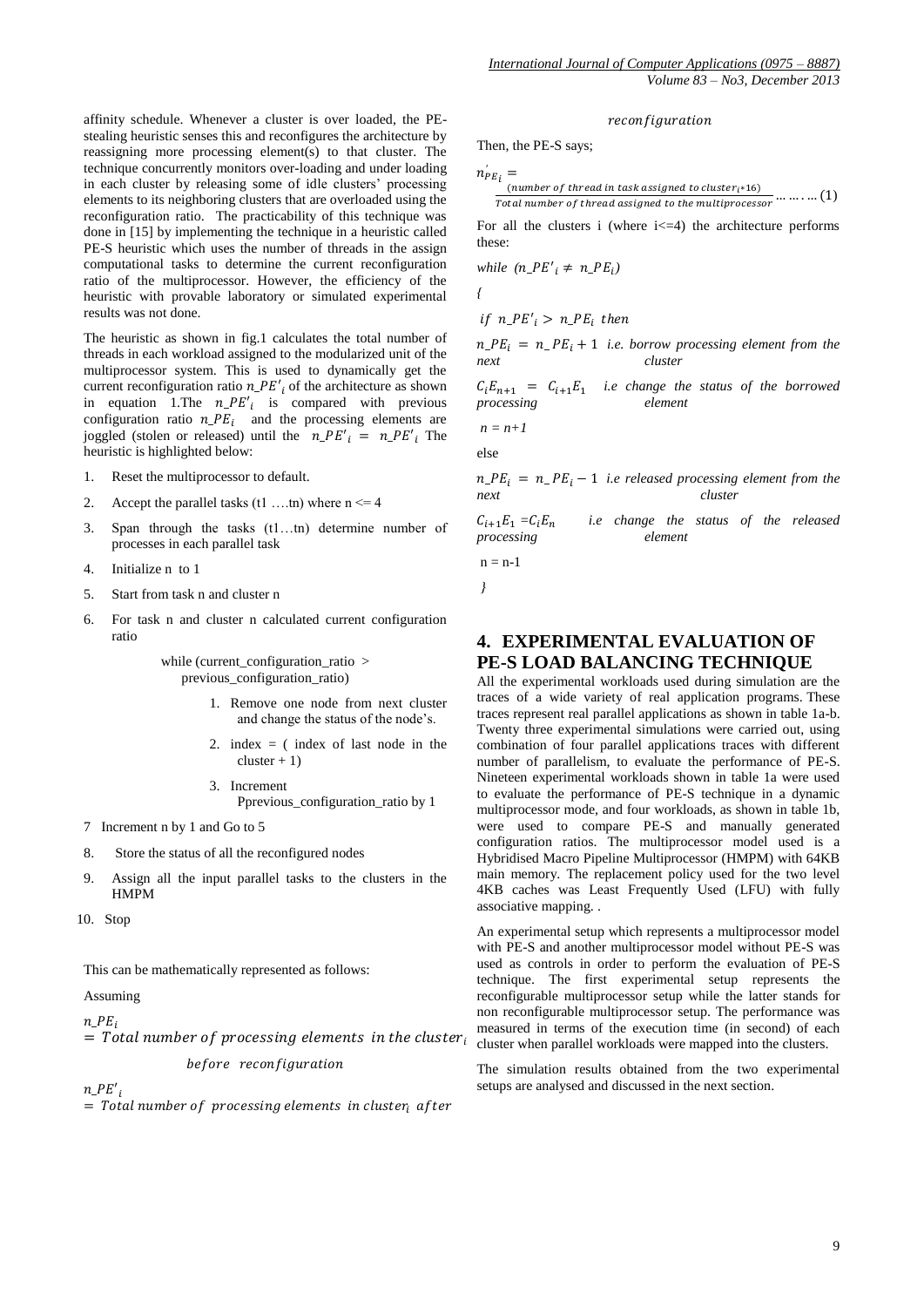*International Journal of Computer Applications (0975 – 8887)*

*Volume 83 – No3, December 2013*



**Fig. 1: Flowchart of Processing Element Stealing technique**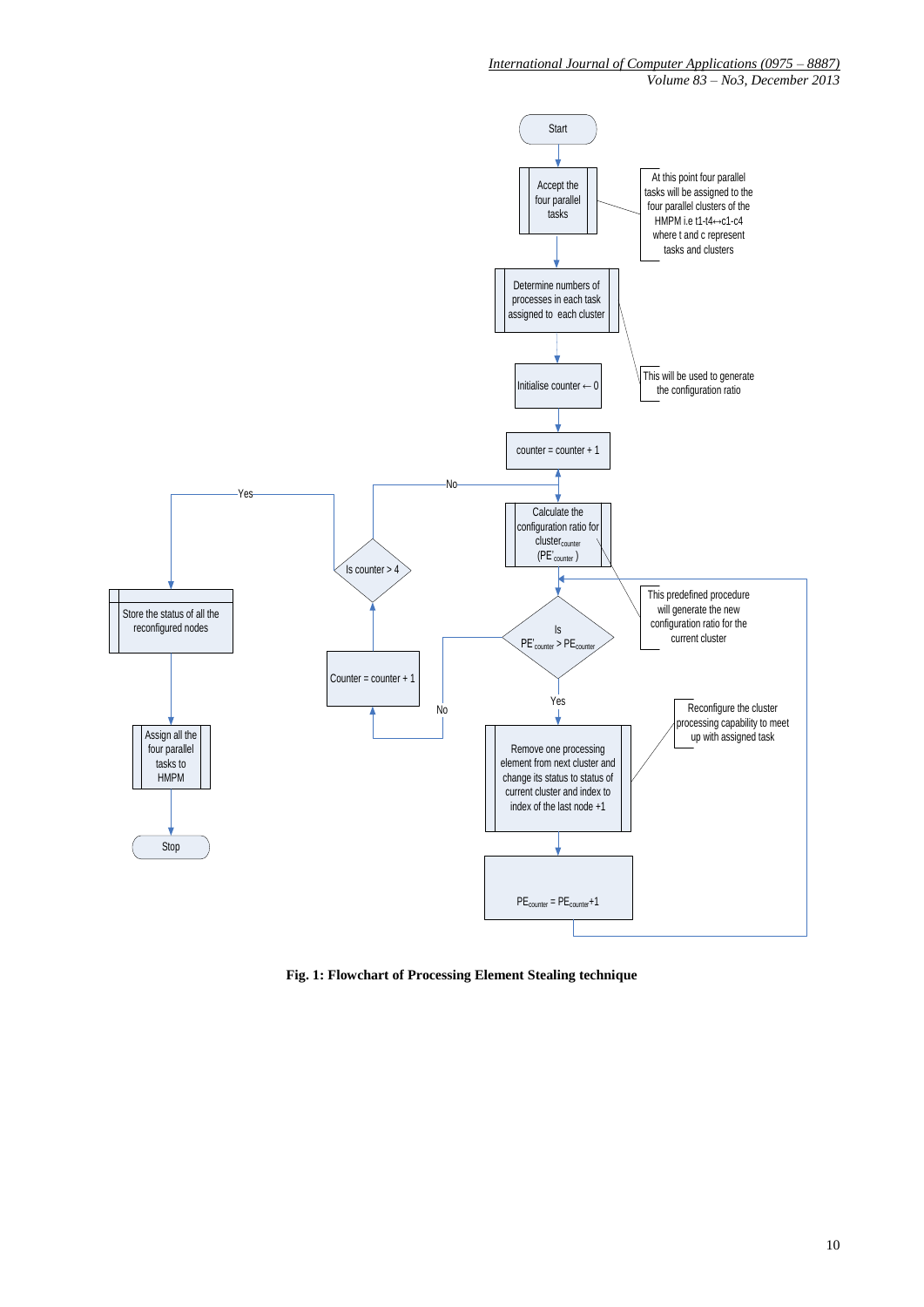| Load No.       |                 | Cluster 1 Cluster 2 | Cluster 3           | Cluster 4           |
|----------------|-----------------|---------------------|---------------------|---------------------|
|                |                 |                     |                     |                     |
| 1              | HY5             | SIMPLE4             | <b>WEATHER 4</b>    | SPEECH3             |
| $\overline{c}$ | FFT4            | SIMPLE3             | SIMPLE3             | SPEECH <sub>6</sub> |
| 3              | SPEECH3         | FFT5                | SPEECH4             | <b>WEATHER 4</b>    |
| 4              | SIMPLE5         | FFT6                |                     | SPEECH5             |
| 5              | HY <sub>2</sub> | <b>WAVE4</b>        | SPEECH4             | FFT6                |
| 6              | WAVE4           | SPEECH3             | FFT5                | HY4                 |
| 7              | SPEECH3         | FFT4                | HY5                 | WAVE4               |
| 8              | FFT3            | HY4                 | SPEECH <sub>3</sub> | WAVE6               |
| 9              | FFT4            | SIMPLE3             | WEATHER5            | SPEECH4             |
| 10             | FFT4            | SIMPLE6             | WEATHER3            | SPEECH3             |
| 11             | FFT6            | SIMPLE4             | WEATHER4            | SPEECH <sub>2</sub> |
| 12             | FFT4            | SIMPLE3             | WEATHER4            | SPEECH5             |
| 13             | FFT3            | SIMPLE5             | SIMPLE5             | HY4                 |
| 14             | FFT4            | SIMPLE5             | SIMPLE4             | SPEECH <sub>3</sub> |
| 15             | SPEECH3         | FFT6                | SPEECH4             | WEATHER3            |
| 16             | SIMPLE4         | FFT6                |                     | SPEECH <sub>6</sub> |
| 17             | SIMPLE5         | FFT5                |                     | FFT6                |
| 18             | SIMPLE6         | FFT5                |                     | SPEECH <sub>5</sub> |
| 19             | SIMPLE3         | FFT4                | HY <sub>6</sub>     | SPEECH <sub>3</sub> |

**Table 1a: Randomly Generated workloads used in the evaluation of PE-S Technique**

**Table 1b: Randomly generated workloads used in performance evaluation of PE-S and manually generated configuration ratios**

| geherated comigui ation ratios |                     |           |           |                     |  |  |
|--------------------------------|---------------------|-----------|-----------|---------------------|--|--|
| No.                            | Load Cluster 1      | Cluster 2 | Cluster 3 | <b>Cluster 4</b>    |  |  |
| 20                             | FFT6                | SIMPLE4   | WEATHER3  | SPEECH <sub>2</sub> |  |  |
| 21                             | FFT4                | SIMPLE3   | SIMPLE3   | SPEECH <sub>6</sub> |  |  |
| 22                             | SPEECH <sub>2</sub> | FFT5      | SPEECH4   | WEATHER4            |  |  |
| 23                             | SIMPLE5             | FFT6      |           | SPEECH <sub>5</sub> |  |  |



**Fig. 2: Comparison of Execution times of Multiprocessor model with and without PE-S for nineteen different workloads**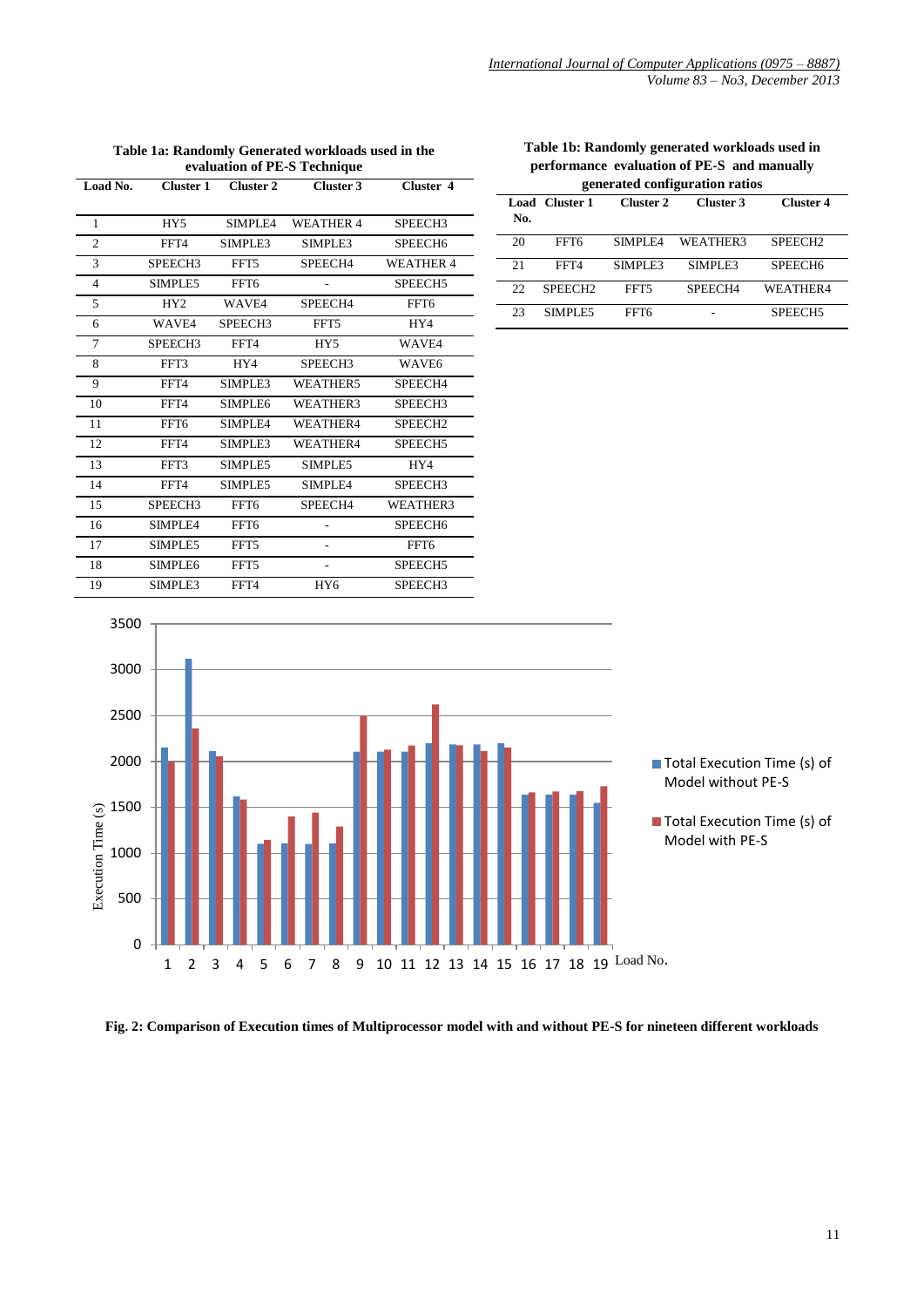

**Fig. 3. : Comparison of PE-S generated reconfiguration ratio and possible manually generated ratios**

# **5. RESULTS AND DISCUSSION**

The results of the experimental simulation are described and analysed in this section. Multiprocessor model with and without PE-S simulation setups were used to evaluate the performance contribution of the PE-S load balancing technique using the nineteen randomly generated workloads shown in table 1a The results obtained were statistically analysed. The mean execution times obtained for model with and without PE-S were 1726.8  $\pm$ 421.5 seconds and  $1742.0 \pm 386.63$  seconds respectively. This indicates that the use of PE-S technique improves the speed of the multiprocessor model with PE-S. This is further illustrated with fig. 2, where the execution times obtained for the model with and without PE-S for nineteen different workloads are graphically represented.

Also the possibility that the PE-S generated configuration ratios might not be perfect was experimented and evaluated. That is, the possibility of some other possible reconfiguration ratios to be more efficient in terms of reduced execution time than the one generated by PE-S. Four different workload instances in table 1b were assigned to the simulated multiprocessor model with PE-S. The PE-S reacted to these workloads by generating configuration ratios 6:4:3:2, 4:3:3:6, 2:5:4:4, and 5:6:9:5 for the four workload instances respectively. Each was used by the PE-S to reconfigure the multiprocessor model which then executed the corresponding workload instance in table 1b. Also, as a control, a few possible configuration ratios were manually generated for each of the workload instances and were used to reconfigure the multiprocessor model. The results are shown in fig.3.

The results obtained for the load number 20 show that only 4 out of fifteen manually generated reconfiguration ratios were better than PE-S generated ratio in term of execution time. This implied that with workload number 20, PE-S generated reconfigure ratio is 75% closer to the best reconfiguration. For workload number 21, the execution times of the eighteen manually generated reconfiguration ratios and the execution time of PE-S generated reconfiguration ratio were compared. It was observed that only 6 out of the 18 possible reconfiguration ratios have execution time better that PE-S generated reconfiguration ratio's execution time. This indicated that for the workload number 21, PE-S reconfiguration ratio is 77% closer to the best reconfiguration ratio. Based on workload number 22, another eighteen possible manually generated reconfiguration ratios were manually generated. The execution time of the PE-S generated reconfiguration ratio was compared with execution times of the eighteen manually generated reconfiguration ratios. It was observed that only 1 out of the 18 possible reconfiguration ratios is better than PE-S generated ratio. This shows that the PE-S reconfigured HMPM is almost the best reconfiguration ratio. The results of the manually generated reconfiguration ratios and PE-S generated ratio for workload number 23 (SIMPLE, FFT, -, SPEECH) were also evaluated. Only 5 reconfiguration ratios were possible for workload 23. It was noted that none of the total execution time of the 5 reconfiguration ratios is better than PE-S generated configuration ratio's execution time. This implied that the PE-S reconfiguration ratio is the best possible reconfiguration ratio for this workload instance.